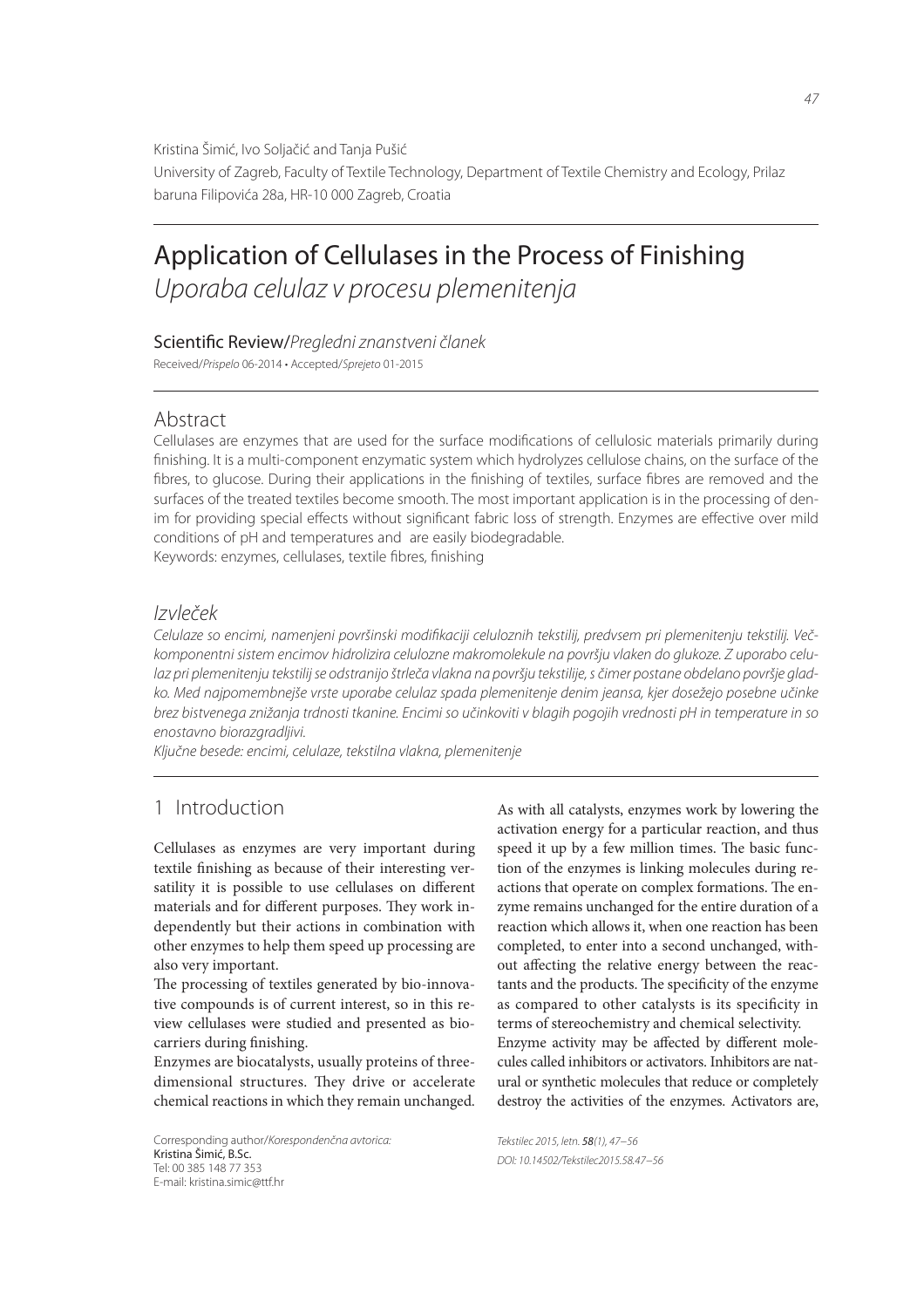on the other hand, molecules that increase the activities of the enzymes.

The enzyme with respect to the structure can be:

- monomeric contains only a single polypeptide chain, typically one hundred or more amino acids
- oligomeric comprises a plurality of identical or different polypeptide chains that function as a whole.

Most enzymes are bigger than the molecules that are acting on, and all ten amino acids of the enzyme come into direct contact with the molecule to be transformed. The area where there is direct contact between the enzyme and molecule (substrate) is called the active site. This process is a precautionary measure which ensures enzyme recognition of a specific molecule that serves as a true substrate.

There is a theory that for each enzyme there exists a substrate (molecules) that fits it in shape and it thus unlocks or starts. This theory is called lock and key because each key is specific to a particular lock that unlocks (Figure 1) [1].



Figure 1: "Lock and key" model [1]

Another theory explains how the enzyme becomes a blanket that changes its shape to wrap around the substrate and connect to it [2]. Some enzymes are independent units in themselves and thus sufficient to be fully active for achieving activity without additional factors. However, some enzymes need molecules that could help them to accelerate or reduce the activity. These molecules are called co-factors. Co-factors may be inorganic, e.g., metal ions or organic, and as such called co-enzymes [1].

# 2 Applications of enzymes during textile processes

The first use of enzymes within the textile sector was reported in 1857 when starch-sized cloth was soaked with liquor containing barley. Since the beginning of the 20th century amylase enzymes have been used for de-sizing fabrics.

In the late 1980s, enzymes cellulases were introduced with great success for de-pilling and de-fuzzing cellulose-based fabrics, as well as aging garments made from materials such as denim to obtain the stone-washed look [3]. Enzymes that are used in the textile industry, as well as the effects that they have achieved on the fabrics, are shown in Table 1.

The benefits of enzymes in relation to classical agents are multiple, such as: ease of application, mild processing conditions (temperature, pH), safety during operation, biodegradable, does not pollute the environment, and represent an economical option due to shorter processing times compared to other agents. Enzymes are also quite simple and economical to produce which is carried out by fermentation of micro-organisms, and waste products can be used as fertiliser. The benefits of enzymes are contained in the famous **E<sup>3</sup>** , **environmental, energy and economically** compared to traditional processes [4].

Use of industrial enzymes on textiles in the U.S. in 1997 was estimated at 27.1 million dollars, with a tendency for growth. The average annual growth rate was approximately 2% and was expected to reach 32.4 million dollars by 2006 [5].

|  | Table 1: Enzymes used in the textile industry and |  |  |  |
|--|---------------------------------------------------|--|--|--|
|  | their achieved effects on the fabrics             |  |  |  |

| Enzyme         | Effect                            |  |  |  |  |
|----------------|-----------------------------------|--|--|--|--|
| amylase        | de-sizing                         |  |  |  |  |
| cellulases and | bio-stoning of jeans              |  |  |  |  |
| hemicellulases | de-sizing of carboxymethyl        |  |  |  |  |
|                | cellulose                         |  |  |  |  |
|                | effects on cellulose fibres       |  |  |  |  |
| pectinase      | scouring of vegetables as well as |  |  |  |  |
|                | bast fibres                       |  |  |  |  |
| proteases      | scouring of animal fibres         |  |  |  |  |
|                | de-gumming of silk                |  |  |  |  |
|                | modification of wool              |  |  |  |  |
|                | properties:                       |  |  |  |  |
|                | - better wool dyeing              |  |  |  |  |
|                | - anti-felting finishing of wool  |  |  |  |  |
| lipases        | eliminations of fats and waxes    |  |  |  |  |
| peroxidase     | bio-bleaching of wood pulp        |  |  |  |  |
| laccase        | bio-bleaching of lignin           |  |  |  |  |
|                | containing pigments fibres like   |  |  |  |  |
|                | kenaf and jute                    |  |  |  |  |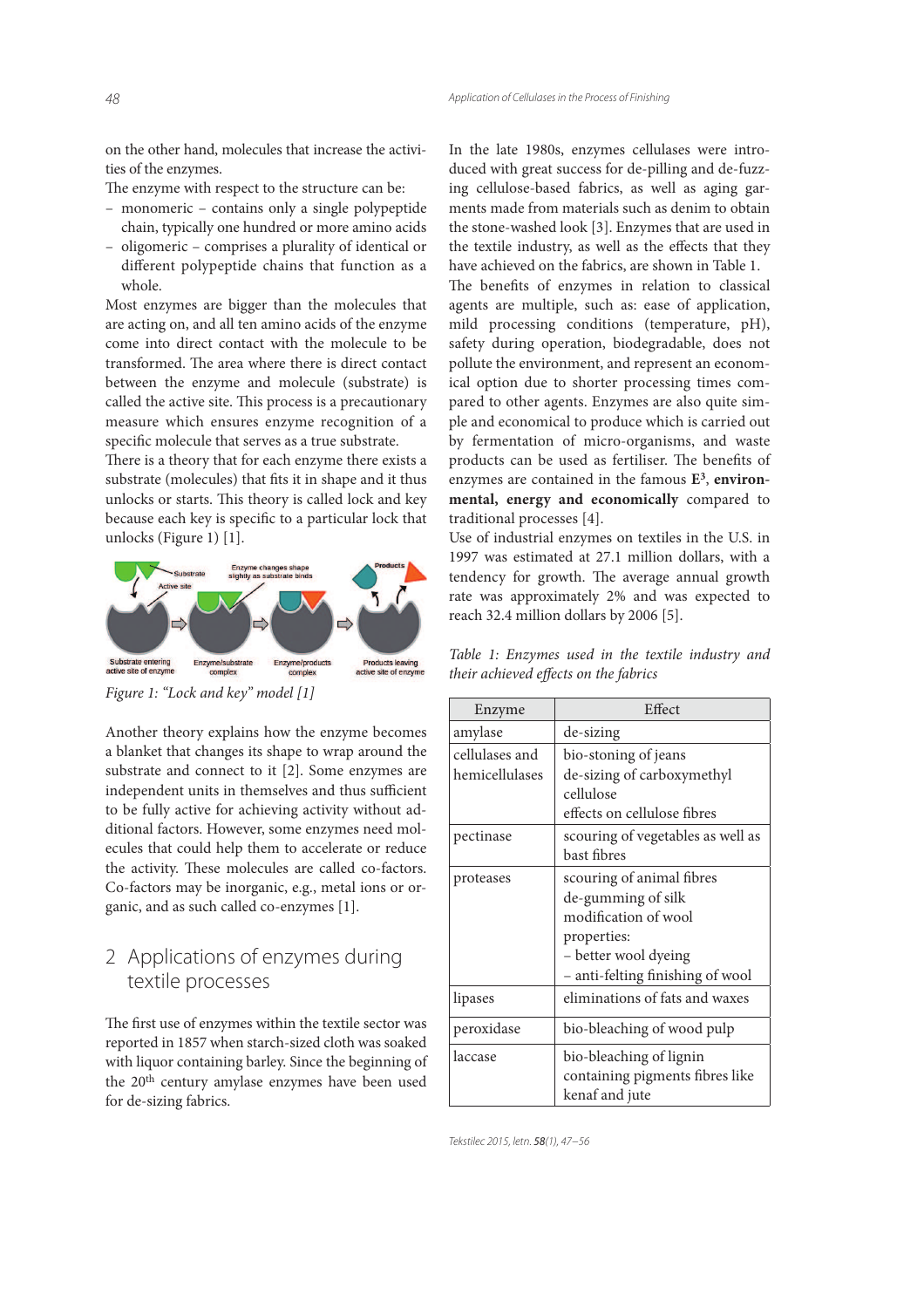# 3 Cellulases

Cellulase are enzymes widely-applied to cotton, flax, hemp, ramie, viscose, lyocell fibres, in order to improve touch and looks. They are used for the antipilling of cotton, defibrillation of lyocell, creating surface effects and super softness [6].

Cellulases break-down cellulose, cotton fibre on the monosaccharide (glucose) and disaccharide (cellobiose) units (Figure 2) [2].



Figure 2: Degradation of cellulose [7]

It is present in the digestive juices of certain insects and micro-organisms, and can be found in avocado, peas, Reishi mushrooms [2]. Cellulases have specific strains obtained from fungi (Aspergillus and Trichoderma) or bacteria Trichoderma producing large amounts of endocellulase and exocellulase, whilst Aspergillus produces endocellulase and beta-glucosidase [8]. These enzymes are distinguished from others by their selectivity for cellulose, attacking β-1.4-glycosidic bonds within the cellulose chain. Hydrolysis of cellulose can result in weight loss and reduction of the breaking force for the cellulose fibres. Achieving certain exact conditions, such as cellulase concentration, pH, temperature and duration of action of the enzyme, these risks are controlled within the permissible limits. Weight loss rarely exceeds 5%, whilst reducing the breaking force is less than 10% [6].

The cellulase enzyme molecule is composed of up to three types of functionally different domains, as illustrated schematically in Figure 3:

- the catalytically active core, which is large and spherical,
- the linker domain, which is an elongated and flexible spacer and
- a spherical cellulose-binding domain (CBD).



Figure 3: Schematic presentation of a multi-domain cellulase adsorbed to cellulose substrate [9]

The nature of the core determines the catalytic properties such as endo activity versus exo activity, substrate specificity, and the type of reactive products that are formed. The presence of a CBD is of particular importance for the binding of enzymes onto insoluble and crystalline cellulose and for hydrolytic effects [9]. A model of cellulose with all its specific elements is shown in Figure 4.



Figure 4: Model of cellulase enzyme [7]

Five general types of cellulases based on the type of reaction catalysed [7]:

- 1. endocellulase randomly cleaves internal bonds at amorphous sites that create new chain ends.
- 2. exocellulase cleaves two to four units from the ends of the exposed chains produced by endocellulase, resulting in tetra-saccharides or disaccharides such as cellobiose.

There are two main types of exocellulases [or cellobiohydrolases (CBH)]: CBHI works from the reducing end, and CBHII works from the nonreducing end of cellulose.

- 3. cellobiase or beta-glucosidase hydrolyses the exocellulase product into individual monosaccharides.
- 4. oxidative cellulases depolymerise cellulose by radical reactions, as for instance cellobiose dehydrogenase (acceptor).
- 5. cellulose phosphorylases depolymerise cellulose using phosphates instead of water.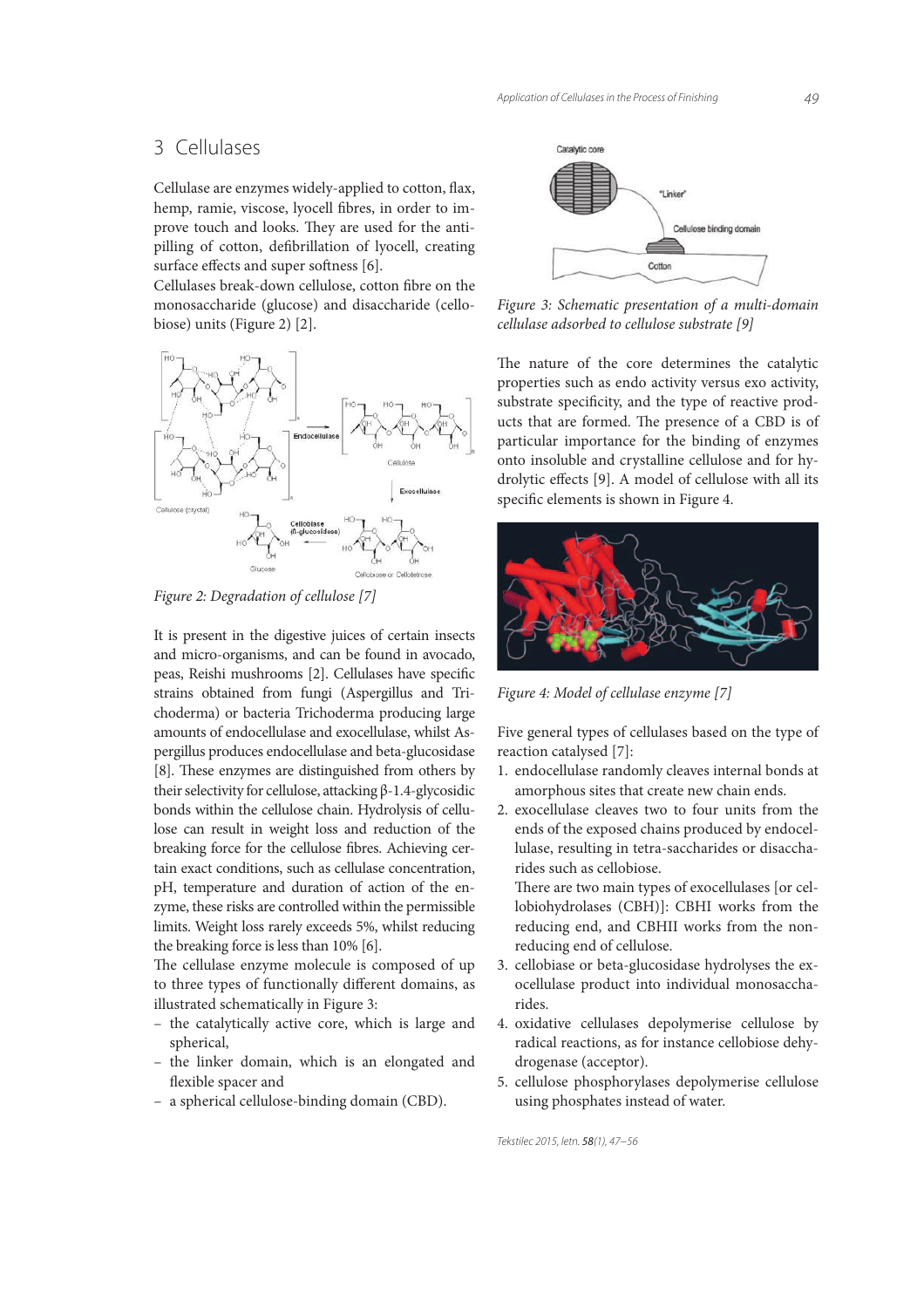#### *3.1 Cellulases during the scouring of cotton and wool*

One of the first steps in the processing of cotton yarn is scouring. Scouring is removing the impurities within raw cotton. Namely, apart from cellulose there are up to 12% various non-cellulosic impurities such as protein, pectin, lignin, fat, wax, natural dyes and others. Scouring of cotton may be carried out by alkaline treatment, extraction with organic solvents or by enzymatic treatment [10].

Enzymatic scouring of cotton fabric can be conduced using different enzymes as an alone or in combination with namely pectinase, cellulase, protease, lipase and others. Cellulase is used especially during the scouring of cotton fabrics. The main function of is it penetrates the outer layer (cuticle) of the fibre strand and make contact with primary wall. The part of the primary wall at the contact point is hydrolysed and opens up the space for pectinase and other enzymes to react. The result of the synergism is a more effective scouring in terms of speed and evenness. The degree of whiteness of a cotton sample treated with celluases only is lower by 8–10% than the whiteness of alkaline scoured cotton samples.

Cellulase enzymes are also used in wool scouring. Raw wool consists of natural vegetable impurities which are cellulosic in nature and can be removed by cellulase enzymes treatment. However, the process can partially remove the natural impurities the subsequent chemical treatment may be necessary to complete the pre-treatment of wool fibre [11].

The enzymatic process is environmentally and economically more appropriate because it replaces the use of  $H_2SO_4$  or HCl, in concentration 4–8%. The process is also conducted at much lower temperatures compared to conventional high temperature 100–110°C [12].

The main advantages of enzymatic scouring are environmental premises, biodegradability of wastewaters and no effect on other components within a blend.

Bio-scouring enables energy save, reducing  $CO<sub>2</sub>$ emissions, saving 20m<sup>3</sup> of water per tone of fabric, and 67kg of chemicals on tones of fabrics [13].

#### *3.2 Cellulases in pretreatment of bast fi bres*

Bast fibres such as linen, hemp, jute, ramie and others are composed of cellulose over 50%. They also have high amounts of non-cellulosic impurities (15– 30%) such as lignin, fats, waxes and other substances. Bast fibres are extracted from the plant stem by a process called "retting" [14].

The impurities are removed through a pre-treatment process and conventional alkali processing applied. Individual enzymes such as pectinase, protease and hemicellulase can be used to remove single component. However, in combination of enzymatic treatment when cellulase enzyme is also added, the pre-treatment process becomes faster and more efficient. In the multi-enzymatic system, the role of cellulase is to remove the surface cellulosic components and to facilitate the other enzymes to react on the specific components which are present in the inner layer of the fibre strands [11]. Different fibres perform differently under the same bio-finishing treatment conditions, e.g. linen, which is highly susceptible to cellulase attack and in some extreme conditions can be destroyed [15].

#### *3.3 Bio-polishing*

Most fabrics contain natural cellulose fibres which have small, loose or protruding yarn over their surfaces and this gives them an uneven texture. After frequent wearing and washing the yarn breaks, and their ends are entangled, so peeling occurs, this can make pretty new clothes look old and worn.

Bio-polishing is a process of finishing cellulosic fabrics by being able to remove protruding fibres, thereby improving the texture and appearance of the fabrics, and improve hydrophilic properties, e.g. moisture absorption. This process creates a smooth fabric with resistance to peeling but also improves softness and shine and the appearance of the print area  $[16]$ . The process led to a weight reduction of the fibres and a weight loss of  $3-5%$ , but was evaluated as optimum for obtaining a soft handle and a better surface appearance. The first treatment of cellulosic fibres with cellulose was published in 1988 [17]. Bio-polished fabrics look better and last longer. Groups of enzymes called endocellulases are used for bio-polishing. Large molecules of enzyme can not easily penetrate into the interior of fibres but operate primarily on the surfaces of the fibres, which lead to hydrolyses of the cellulose. Enzymatic hydrolysis weakens the fibre ends and subsequent mechanical action removes the loose fibre ends. Effects obtained by this bio-processing are:

- removal of protruding fibres, peels, nodules and lumps,
- achieving a uniform, smooth, clean surface and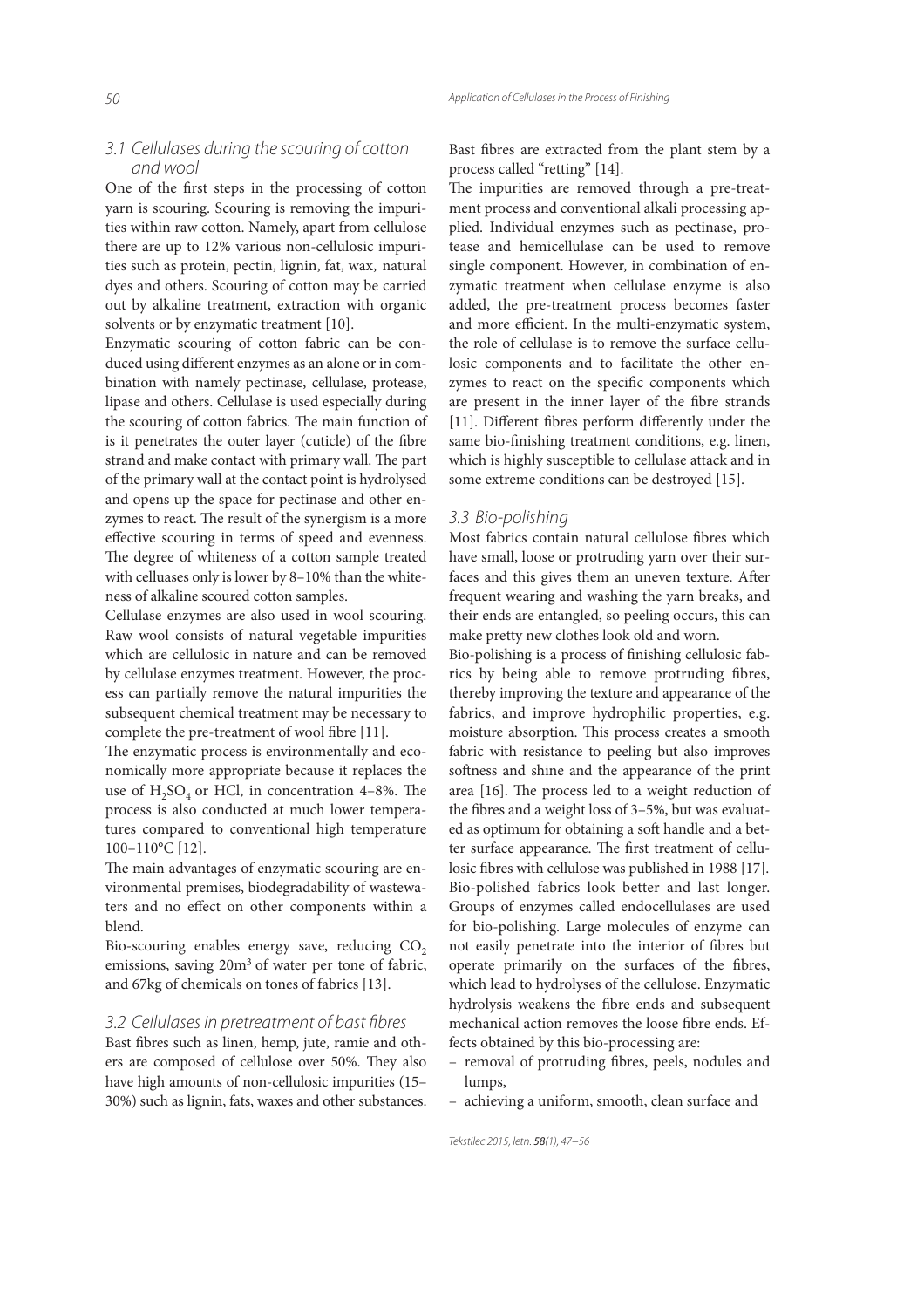*51*

 – obtaining of a pleasant shine, smoothness and inner softness.

By removing the nodules and lumps it is achieved a uniform appearance of print with sharp contours and better utilisation of fluorescent whitening agents. The process can be carried out simultaneously in the bath for dyeing because it saves time and energy but it should be done with caution in order to avoid a reduction in depth of colour. Bio-processed cotton materials achieve a clean and smooth surface, softer and more comfortable touch, resistant to washing [16].

#### *3.3.1 Bio-polishing of cotton fabrics*

Bio-polishing can be carried out at any stage of wet processing but the more convenient is performed after bleaching. The advantage of this treatment is that it is clean, hydrophilic and easier surface availability for cellulase. Raw fabric would require a higher concentration of enzymes. If bio-polishing would be carried out after dyeing there is the risk of changes in colour shades. Dyes might also reduce the effect of the enzyme and so it would require higher concentrations [18, 19].

The process of bio-polishing requires the following conditions:

- pH range 4.5–5.5,
- temperature of 40–55°C,
- time period 30–60 minutes and

 – 1–2% concentration of enzyme per kg of fabric. Figure 5 shows the differences between cotton fabric before and after treatment with cellulases.



Figure 5: Bio-finishing of cotton, a. before b. after treatment with cellulases [20]

Enzyme products based on more components were made to hydrolyse cotton cellulose to glucose, therefore containing a number of different cellulases; 4 Endocellulases, 2 exocellulases and 1 cellobiase. Products

based on one component were made to achieve a particular effect with only one cellulase, usually endocellulase. The DNA techniques allow manipulation of cellulase genes, and it is now possible to obtain a new targetted cellulase, which can be optimised for specific effects on certain types of fabrics [19].

Endoglucanase achieves a high pilling resistance with less weight loss of cotton material than traditional acid cellulases.

Best results are achieved with low liquors ratio and equipment with relatively high mechanical agitation [21].

#### *3.3.2 Bio-polishing of lyocell*

Lyocell fibres compared with other similar cellulosic fibres (viscose, modal, copper) are significantly stronger, especially in wet conditions, have a higher degree of crystallinity, better overall orientation of structure and expressive fibril structures.

Lyocell fibres are special because of their ability to fibrillate, due to fibril structure oriented towards the longitudinal axis of the fibre. This ability to fibrillate the surface layer of fibre is used to achieve special textures and surfaces [22]. Wet processing will cause fibrillation, so it is necessary to clean the surface of the fibrils (Figure 6). Fabric or clothing from lyocell bres can be bio-polished using a cellulase that cleans the surface of fabric after primary fibrillation but before secondary fibrillation, which provides an interesting look to a fabrics [23]. Lyocell, does not lose much of its strength after treatment [15].

Cellulases for this purpose may act within acidic, neutral or alkaline medium, and each media gives the material specific properties [24].



Figure 6: Pilling mechanism [25]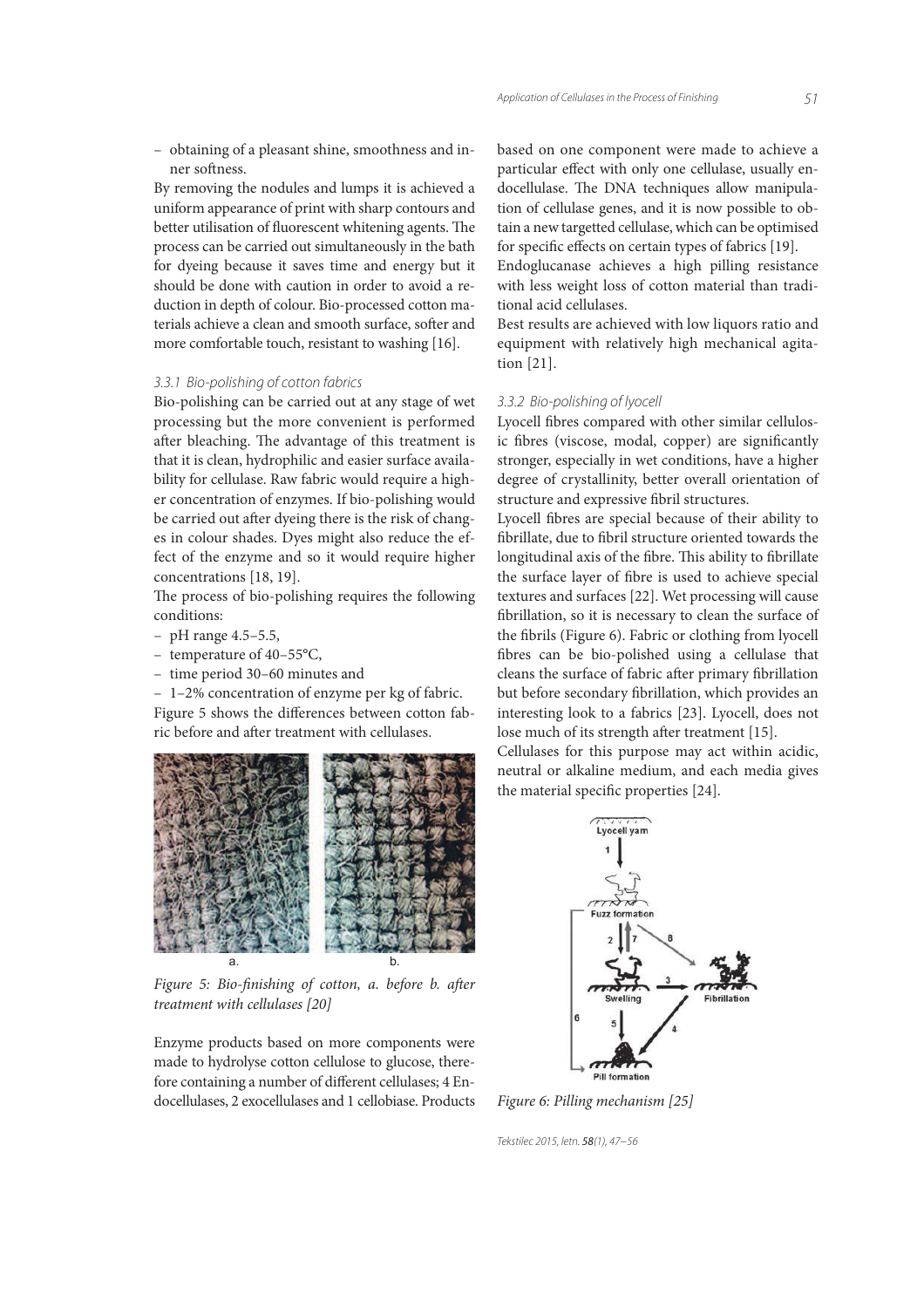Increasing the mechanical action at this stage reduces the processing time. The degree of defibrillation can be monitored visually and, if the given effect is unachieved, the procedure is repeated using a small amount of the enzyme usually half of the initial. After enzymatic hydrolysis of clothing produced from lyocell fibres, it has a clean surface without protruding fibres but is unstable during washing. Durable press finishing is required in order to achieve permanent properties during care and maintenance, which is achieved by the process of re-fibrillation.

Re-fibrillation is secondary fibrillation for achieving peach skin effect. This procedure is also possible during the deactivation of the enzyme within an alkaline medium [26]. This was formerly a commercial method for achieving peach skin effect using batch-wise piece-processing over many steps. A brief procedure was developed that involves fibrillation within one bath, dyeing and enzyme treatment, thus shortening the process considerably. While the method was developed for 100% lyocell it is also suitable for dyeing lyocell/polyester blends resulting in further savings compared to a typical blend dyeing profile [27].

Numerous factors influence the bio-polishing of lyocell fibres:

- pH affects the activity of the enzyme (optimal enzyme activity and minimal energy costs),
- the temperature must be optimal,
- the liquor ratio should not be too high because dilution reduces enzyme activity and
- if the mechanical activity is higher, the incubation time with the enzyme will be shorter.

Products with more cellulase components are successful at bio-polishing lyocell fibres.

However, in the cases of fabrics from lyocell and ramie or flax blends, one component enzyme product should be applied. It was found that a product with several components of cellulase caused significant damage and reduction in breaking-strengths of these fabrics [23].

# 4 Processing of jeans, "stone wash"

Today denim products have an important significance in the clothing of all generations and all social groups. One of the common methods of treatment is to achieve a look of washout garments. In order

to achieve this artificially, pumice stone (Figure 7) was used for a long time as a single abrasive agent, density lower than 1g/cm<sup>3</sup> which floats because of the porosity, and can be found in several places in Europe (Turkey, Greece and Italy). There is also synthetic pumice stone in a variety of sizes and sharpness but are rarely used because it being expensive. The mechanism of action is fairly simple, the stone rubs certain parts of the denim and the constant friction partially removes colour and polished surfaces.



Figure 7: Pumice stones [34]

The application of bio-technology or the introduction of cellulase enzymes can reduce or completely replace the use of pumice stone, a small amount of enzyme can replace several kilograms of stone [28]. Ideal enzymes for processing denim are endocellulases that have the ability to bind indigo dye and that can have a low capacity of adsorption on cellulose fibres. In this way, re-deposition of indigo dyes to colourless weft is practically negligible. Today, denim is processed with enzymes and their combinations using stones that undermine the structure of the material much less and it becomes soft and a more desirable surface appearance [29].

Using enzymes to achieve the "stonewash" look was first introduced in Europe in 1989. It was accepted and first applied in the United States in 1990. Cellulase activity on the surface layers of cellulose fibres easily removes the indigo dye of denim clothing. Cellulase has many advantages over other agents

- reducing the use of stone and thus reducing dust during its operation,
- less machine destruction,

when finishing of denim:

- increases the loading capacity of the machine to 50%,
- reducing the damage to clothes resulted from a stone,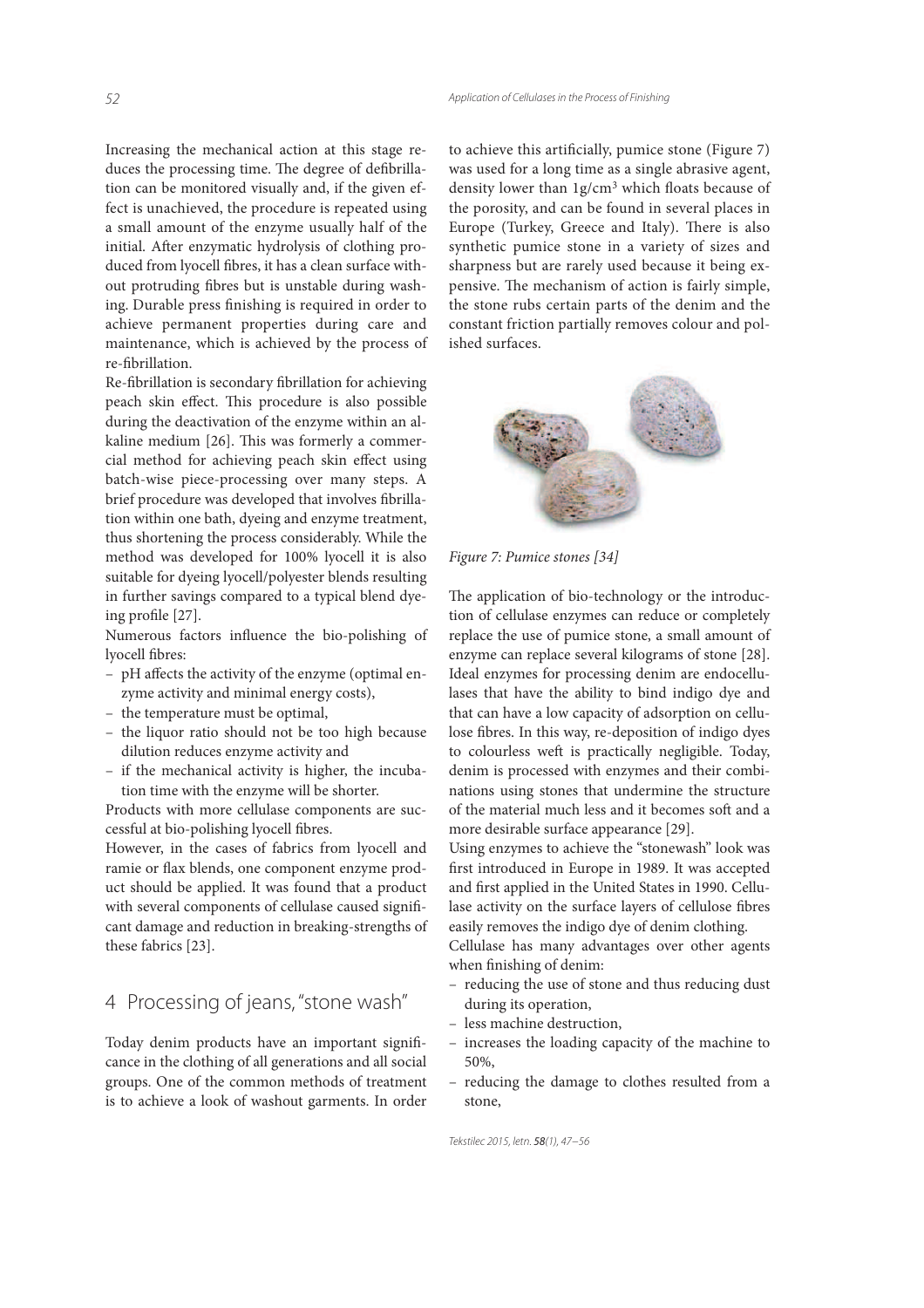*53*

- shortening the time required for removing dust from the clothing and,
- reducing the problem of wastewater.

Very good visual effects are also achieved on denim that can't be obtained by stone abrasion.

There are also five basic factors important for the activity of cellulase, namely; pH, temperature, time, concentration, and mechanics.

Acid, neutral and alkali cellulases can be applied for stone washing. Acid cellulases generally provide the best performance within the range of 4 to 5 pH, and such pH being achieved by the addition of acetic acid or another weak acid or a buffer. The action of hot water, cellulase and stone partially remove dye molecules from fabric within the solution which becomes supersaturated. Values of pH ranging from 4 to 5 have impact on the deposits of dye molecules from the supersaturated solution to the weft yarn. After-treatment in a solution of alkaline detergent cannot completely remove back-staining [28]. Backstaining depends more on treatment time than on acid cellulose concentration. More aggressive denim finishing with acid cellulases, requires half the time or five to ten times less enzyme quantity to give the same level of colour removal than with neutral cellulases [30, 31]. Treatment with acid cellulases is carried out at the optimum temperature of 43°C, over a time of 40–60 minutes and the liquor ratio is 1:4–1:8. Whilst working with acid cellulases jeans produces a slightly reddish look, the appearance of jeans during the processing with neutral cellulases is greyish or bluish [32].

In order to avoid back-staining, neutral and alkali cellulases were developed, neutral cellulases have maximum activity at pH6.5.

The alkali stable cellulase from alkalothermophilic Thermomonospora sp. acting in pH8 is also used for the bio-finishing of denim fabric. Cellulase Thermomonospora sp., which is rich in endoglucanase and xylanase, has negligible activity towards crystalline cellulose. Here is a schematic diagramme that indicates the probable mechanism during the enzymatic finishing of denim garments by endoglucanase and xylanase (Figure 8). During the indigo staining of a denim garment the indigo dye particles becomes adhered to the microfibrils present on the surface of the garment (Figure 8b). Endoglucanase acts on the amorphous region of the cellulose forming the protruding hairs on the fabric generally responsible for causing fuzz and pilling on the fabric,

and loosens it. The mechanical action in the washing machine in turn removes the loosened fibres to give a final finished product (Figure 8d). As the protruding fibres are removed the indigo particles that also adhere to the surfaces of the protruding fibres are also removed thus giving the fabric a patchy appearance which is preferred (Figure 8d). Xylanases will act on the seed coat fragments and other natural impurities thus giving a final finished touch to the cotton fabric.



Figure 8: Cellulase action on denim fabric, a. desized denim fabric without indigo stain b. indigo dyed denim fabric c. action of endoglucanase (represented by scissors) on the protruding fibres of the denim fabric during bio-finishing process and xylanase  $(Q)$  on seed coat and other impurities d. bio-finished denim fabric [33]

Subjective evaluation of the denim fabric after treatment with Thermomonospora sp. rates it to be effective in reducing hairiness, impartation of softness, wash-down effect, and back-staining. It works better than acid cellulase and is comparable to neutral cellulase.

Denim bio-finishing under non-buffering conditions with alkali cellulase is found to show low backstaining, good color contrast, and wash-down effect with better depth of color of the denim fabric on subjective evaluation.

Alkaline or neutral conditions are preferable for the enzymatic processing of denim as back-staining takes place under these conditions.

Cellulase Thermomonospora sp. is active and stable under alkali condition and appears to be an excellent alternative for the bio-stoning and bio-finishing of denim garments and therefore compares well with commercial cellulases under alkali conditions.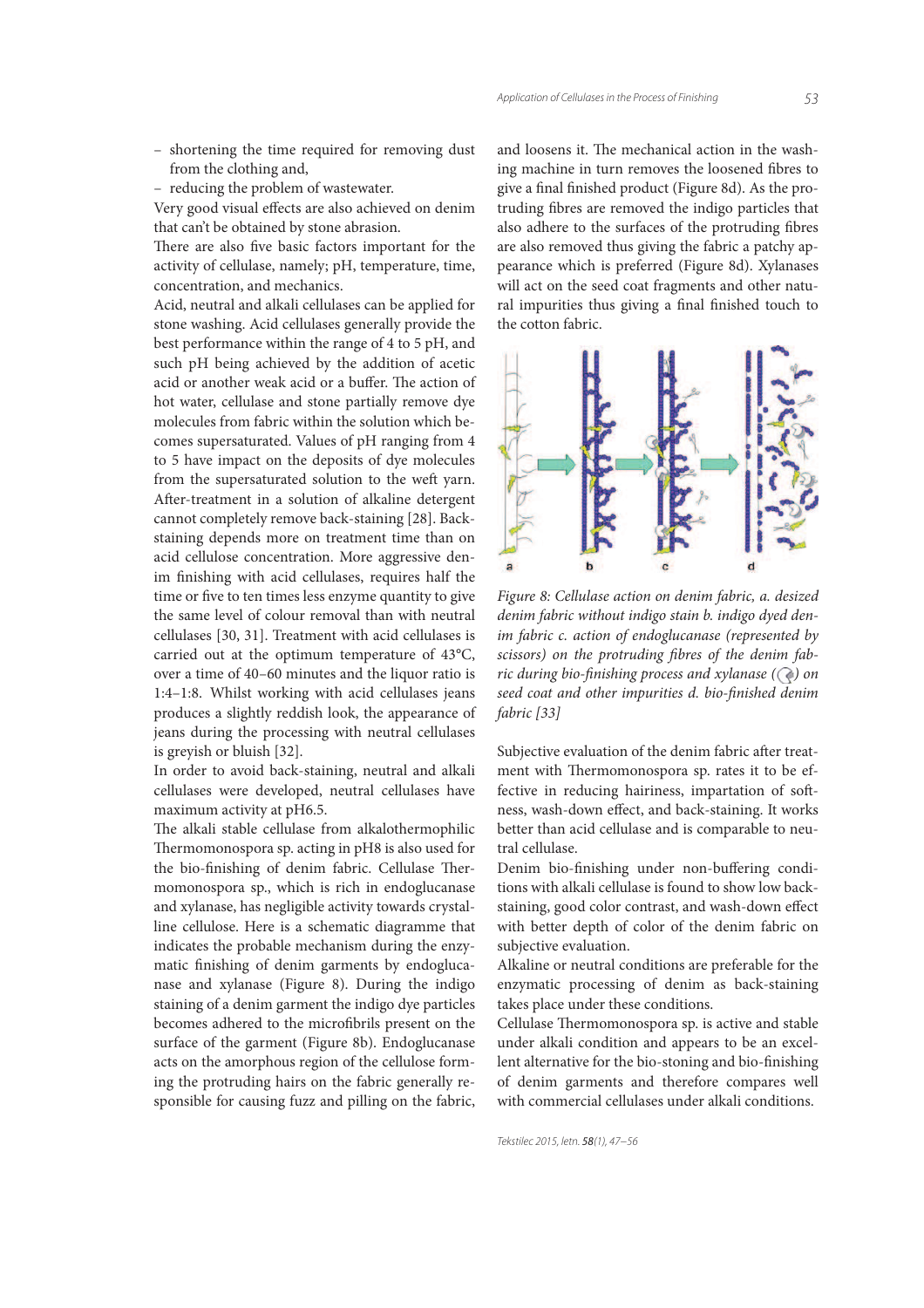In addition it causes less back-staining and is effective under non-buffering condition which is more preferable for industrial applications. [33].

During the processing of jeans temperature is an extremely important factor for cellulase activity, so the better operating temperatures range from 48 to 55°C. Increase in temperature leads to the degradation of the enzyme, and thus reducing their activities.

Maximum activity of cellulase is achieved after 90 minutes and afterwards their activity decreases. This is a long process, rare in practice, because the length of time can easily damage the exposed parts of denim clothes. Reduction of processing time requires higher concentrations of the enzyme in order to achieve a good effect but the excessive concentration can have the same bad effect. The more common is the processing time of 20–80 minutes depending on the desired clothes' appearances.

Optimal concentration of enzyme is 1–4% depending on the desired effect, the higher percentage is not recommended due to the risk of strength reduction.

An important factor affecting the increase in mechanics is the use of stone but to a reduced degree. In practice, the best and special visual effects are achieved by the combined actions of stone and cellulases [34].

Machines for achieving "stone wash" effect on the jeans should have optimal parameters such as speed of rotation for the drum, the ideal being about 30r/ min. Higher speed results in non- homogeneous distribution of the enzyme because the textiles are packed in one place on the wall of the drum. The larger diameter of the drum allows for a greater mechanical effect than a smaller diameter. The charge capacity of the machine for good effect is 30–50% of the capacity for the machine. The shapes and sizes of the partitions for drum allow the running of material through the bath in the drum. Compartments must be neither too low nor too high in order not to reduce the effect. Many machines are directly heated by steam which causes very high temperatures in some places that destroy enzymes. In order to prevent this situation, the enzyme should be added only after the desired temperature has been reached. After achieving the desired stone wash effect enzymes should be deactivated. Insufficient deactivation results in further prolonged action of the enzymes on the cellulose, thus reducing the strength

and surface mass. Enzyme activity can be blocked in several ways:

- increased pH (pH  $>$  9),
- increased temperature (T >  $60^{\circ}$ C) for 15 minutes,
- washing of textiles in alkaline detergent solution  $(pH > 9, T > 60^{\circ}C)$  for 15 minutes and
- hypochlorite bleaching to obtain even lighter tones [35].

Hypochlorite bleach or bleaching with hydrogen peroxide can be used for bleaching back staining and to minimise the prolonged action of the enzyme on the textile. The process of bleaching can also change the hue of jeans [36].

# 5 Cellulases during carbonisation

Fabrics that have polyester-cotton blends of varying proportions are dyed with disperse-reactive or disperse dyestuff and then treated with strong sulphuric acid solution to remove cellulosic components. This process makes the material finer and to change colour.

The cellulase enzyme treatment is the best alternative because it hydrolysis the cotton component and removes it from the material. In the cases of cotton rich blends, the traces of the cellulosic part remain on the material and thus require more severe enzymatic treatments. The acidic cellulase enzyme is the best suitable for this application. It is possible to apply appropriate concentrations of the enzyme during the correction of shade obtained by disperses/ reactive dyeing blends of cotton with polyester. The same principle is used in the brasso style of printing in which the cellulosic portion is removed from the polyester –cotton blend material after printing [11, 37]. Brasso fabrics are special textiles that are formed by removing parts of cotton after dyeing or printing. This has a dramatic effect on the fabric and the colour impression which can't be achieved by conventional printing methods. Brasso fabric is often found in Indian saris, but also in fine lingerie [38].

The advantages of carbonisation using cellulase are:

- the process is non-corrosive and non-hazardous,
- less wear and tear to machines,
- eco-friendly process,
- no separate curing is required as in conventional brasso printing and
- no adverse effects on print colour and feel of fabric [11].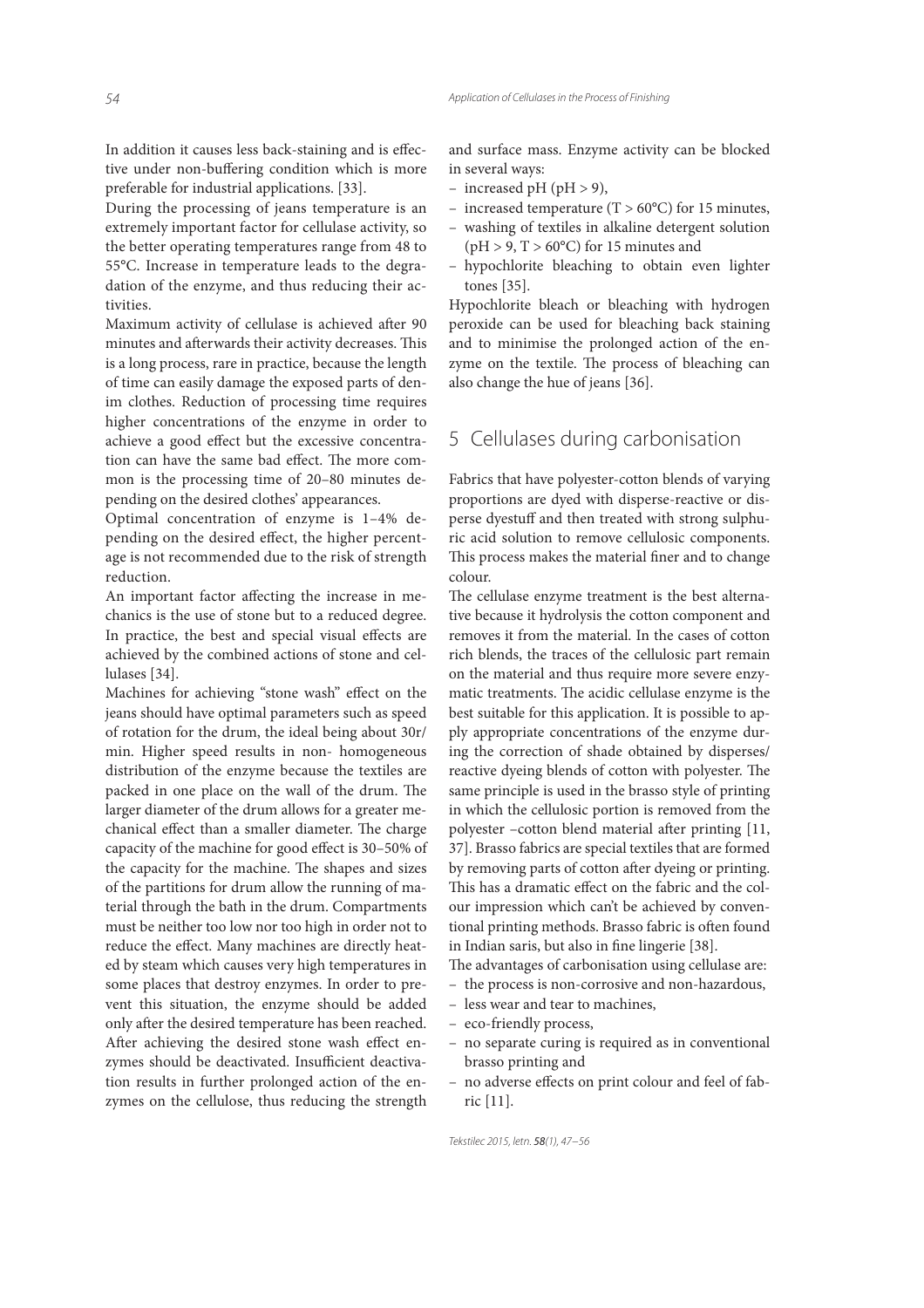# 6 Conclusions

Cellulases are versatile enzymes that can be used effectively during textile processing to substitute for non eco-friendly chemical treatments. Environmentally, economically and energy they are more acceptable and more suitable for use within the textile industry. Special application of cellulases is used for the world-famous "stone wash" and also for many other lesser-known industrial applications but not less important. Appropriate pH and temperature conditions should be selected for the given fabric and type of cellulase used. Tight control of process conditions that control the hydrolysis of cellulose by cellulase can also enable processors to minimise fabric strength loss. Equipment and process conditions selected should provide the most suitable degree of mechanical action and provide the desired effect. Cellulases treatment is unique because it multiplies improvements to the properties of textile ma-

terial within different compositions, thereby extending their field of application regarding blends. Genetic engineering establishes the possibility of cellulase being applicable in acid, neutral and alkali mediums thus enabling a wide range of activities during various phases of pretreatment and finishing. One of the problems in the application of cellulases is its high price. Possible solutions to this problem are mass application, recovery and reuse, which would compensate for the high initial investments.

The best cellulases perspective compared to other enzymes is reflected in the wide field of application, excellent efficiency and compatibility within multienzymatic systems, thereby significantly rationalising processes within the textile industry.

## References

- 1. Enzyme [accessible from a distance], [accessed 29.1.2014]. Available on World Wide Web: <http://en.wikipedia.org/wiki/Enzyme>.
- 2. Enzimi u detalje 1. dio i 3. dio [accessible from a distance], [accessed 2.2.2014]. Available on World Wide Web: <http://www.building-body. com › Prehrana › Nutri savjeti>.
- 3. Textile processing with enzymes.  $1^{st}$  Edition by A. Cavaco-Paulo and G. M. Gübitz. Cambridge England: Woodhead Publishing Limited

in association with The Textile Institute, 2003, 1–12, doi.org/10.1016/b978-1-85573-610-8. 50002-3.

- 4. PERAN, Jelena, PUŠIĆ, Tanja. Enzimi bioinovatori u pranju rublja. Tekstil, 2013, **62**(7–8), 329–337.
- 5. KOKOL, Vanja, TEODOROVIČ, Simona, GO-LOB, Vera. Biotehnologija v tekstilnih procesih plemenitenja 1.del: Encimi, industrija in okolje. Tekstilec, 2002, **45**(5–6), 124–32.
- 6. SCHMIDT, M. Enzymes in textile finishing. Melliand International, 1995, **2**, 116–118.
- 7. Cellulase [accessible from a distance], [accessed 29.1.2014]. Available on World Wide Web: <http://en.wikipedia.org/wiki/Cellulase>.
- 8. SADHU, Sangrila, KANTI MAITI, Tushar. Cellulase Production by Bacteria: A review. British Microbiology Research Journal, 2013, **3**(3), 235– 258, doi.org/10.9734/bmrj/2013/2367.
- 9. Enzymes in Industry: Production and Applications. 2ed Edition by A Wolfgang. Weinheim: Wiley-VCH Verlag GmbH & Co. KGaA, 2007, doi: 10.1002/3527602135
- 10. KOKOL, Vanja, GOLOB, Vera. Biotehnologija v tekstilnih procesih plemenitenja 2. del: Encimsko plemenitenje tekstilnih vlaken – tehnološki postopki. Tekstilec, 2002, **45**(7–8), 195–200.
- 11. SHAH, S. R. Chemistry and applications of cellulase in textile wet processing. Research Journal of Engineering Sciences, 2013, **2**(7), 1–5.
- 12. KOKOL, Vanja, GOLOB, Vera. Biotehnologija v tekstilnih procesih plemenitenja 3. del: Encimsko plemenitenje tekstilnih vlaken – tehnološki postopki. Tekstilec, 2002, **45**(9–10), 262–269.
- 13. Improve Environment | Bioscouring [accessible from a distance], [accessed 7.5.2014]. Available on World Wide Web: <http://improve.novozymes. com>.
- 14. CAVACO-PAULO, Artur. Enzymatic processing with enzymes. 5<sup>th</sup> International conference AU-TEX: book of proceeding, University of Maribor, Portorož, 2005, 425–428.
- 15. AUTERINEN, Anna-Liisa. The impact of white biotechnology on modern textile processing. Colourage, 2008, **55**(2), 85–88.
- 16. BISCHOF VUKUŠIĆ, Sandra, SOLJAČIĆ, Ivo, KATOVIĆ, Drago. Enzimi u oplemenjivanju i pranju tekstila. Tekstil, 1994, **43(**3), 136–143.
- 17. HEINE, Elisabeth, HÖCKER, Hartwig. Enzyme treatments for wool and cotton. Rev. Prog.